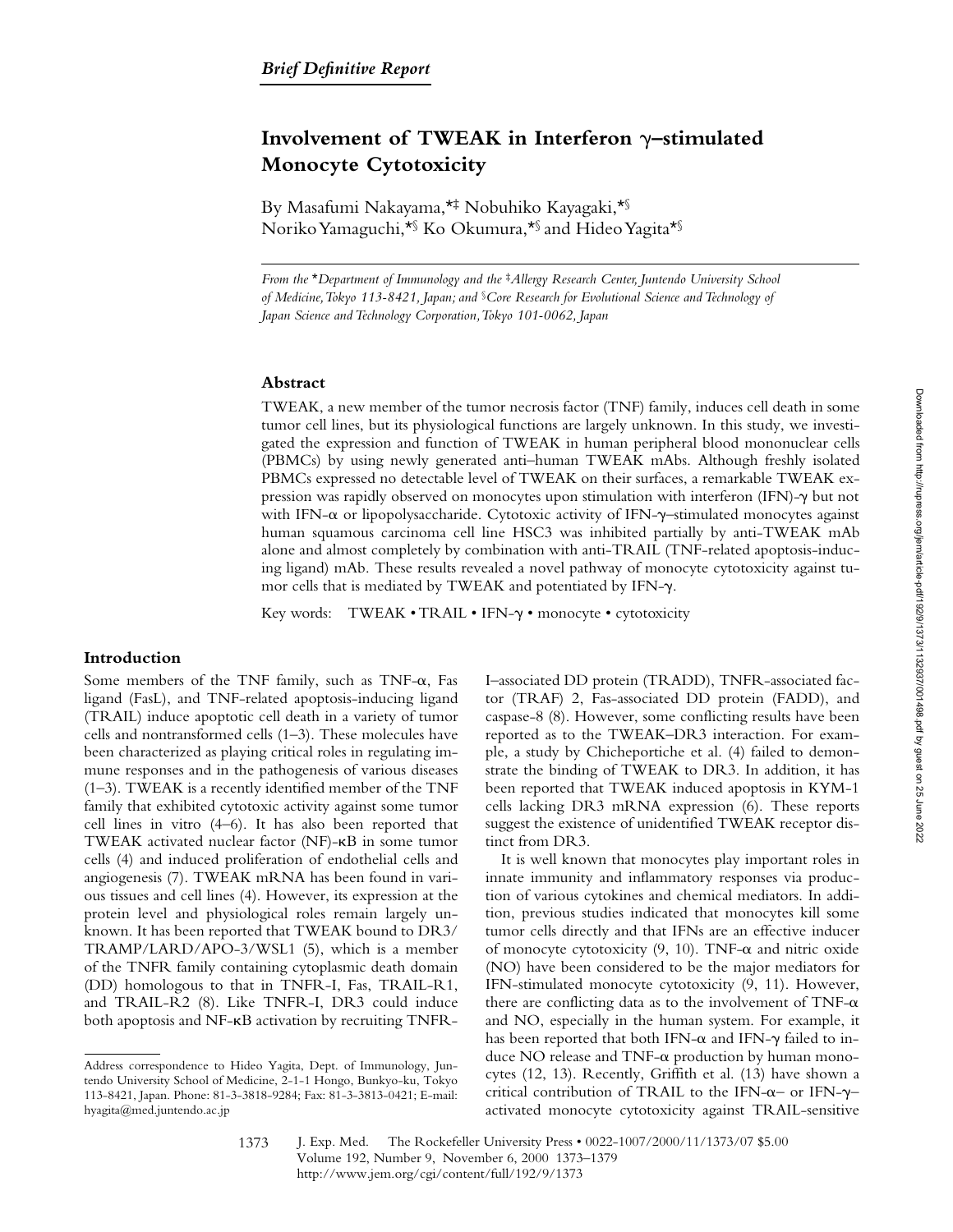tumor cells. In that study, they demonstrated that similar levels of TRAIL expression could be induced on monocytes upon stimulation with IFN- $\alpha$  or IFN- $\gamma$ . However, in general, IFN- $\gamma$  is a much more potent inducer of monocyte cytotoxicity than IFN- $\alpha$  (10). This suggests a possible existence of additional death-inducing molecule(s) on monocytes that can be specifically inducible upon IFN- $\gamma$ stimulation.

In this study, by using newly generated neutralizing mAbs against human (h)TWEAK, we examined the expression and function of TWEAK in human PBMCs. TWEAK was not found on freshly isolated PBMCs but was preferentially inducible on monocytes upon IFN- $\gamma$ stimulation. We demonstrated that TWEAK is at least partly responsible for the IFN- $\gamma$ -stimulated monocyte cytotoxicity against TWEAK-sensitive tumor cells. These results suggested possible roles for TWEAK in antitumor activity and inflammatory responses mediated by IFN- $\gamma$ – stimulated monocytes.

#### **Materials and Methods**

*Cells.* Mouse B lymphoma 2PK-3, T lymphoma L5178Y, myeloma P3U1 (P3X63Ag8U.1), and human colon adenocarcinoma HT-29 were obtained from American Type Culture Collection and cultured in RPMI 1640 containing 10% FCS, 100  $\mu$ g/ml streptomycin and penicillin, and 2 mM glutamine (culture medium). Human oral squamous cell carcinoma HSC3 and gastric adenocarcinoma KATO-III were obtained from Japan Cancer Research Bank and maintained in the culture medium. 2PK-3–derived transfectants, including hTWEAK/2PK-3, hTRAIL/ 2PK-3 (14), and hFasL/2PK-3 (15), were also maintained in the culture medium.

*Reagents.* Human IFN-g, GM-CSF, TNF-a, IL-4, IL-15, and anti-TNF- $\alpha$  mAb (mAb1) were purchased from PharMingen. Human IL-12 was purchased from R & D Systems. Human IL-2, IFN- $\alpha$ , and IL-18 were provided by Shionogi, Toray, and Drs. H. Tsutsui, H. Okamura, and K. Nakanishi (Hyogo College of Medicine, Nishinomiya, Japan), respectively. PHA and LPS were purchased from Wako Pure Chemical, Ltd. Anti-CD3 mAb was purified from the supernatant of the hybridoma (OKT-3) purchased from American Type Culture Collection. A neutralizing anti–human TRAIL mAb (RIK-2, mouse IgG1/k) was prepared as described previously (14). Control mouse IgG3 mAb (J606) and mouse IgM mAb (C48-6) were purchased from PharMingen.

*Construction and Preparation of Soluble CD8–TWEAK Fusion Protein.* hTWEAK cDNA was prepared by reverse transcription PCR amplification of total RNA from human PBMCs with an oligonucleotide primer corresponding to the first six codons as the 5' primer and that corresponding to the last six codons as the 3' primer, according to the published sequence (4). The PCR product of 750 bp was subcloned into pCR3.1 TA cloning vector (Invitrogen), and the nucleotide sequence was confirmed using an automated sequencer (Applied Biosystems) and a fluoresceinated dye terminator cycle sequencing method. The cDNA encoding extracellular region of hTWEAK (amino acids 93–249) was amplified by PCR from the pCR3.1 plasmid carrying hTWEAK cDNA using AGAAGTGCACCTAAAGGC as the 5' primer and GAGAAGGTCCAAGTGACT as the 3' primer. EcoRV and NotI sites were introduced into the  $5'$  and  $3'$  primers, respectively. After EcoRV and NotI digestion, the PCR product of 470 bp was subcloned into HindIII- and NotIdigested pBluescript II SK  $(+)$ , together with the 700-bp Hind-III–EcoRV fragment encoding the extracellular region of human CD8 $\alpha$ , which was derived from pGEM3 carrying human CD8 $\alpha$ cDNA (16) (provided by H. Nakauchi, Tsukuba University, Tsukuba, Japan). This results in in-frame fusion of the human CD8a extracellular region to TWEAK (CD8–TWEAK). After confirmation of nucleotide sequence, the 1.2-kb XhoI–NotI fragment containing the fusion construct was transferred into XhoI–NotI sites of pMKITNeo (provided by Dr. K. Maruyama, Tokyo Medical and Dental University, Tokyo, Japan). COS7 cells were transfected with CD8–TWEAK/pMKITNeo by the standard DEAE dextran method. After 72-h culture, the supernatant was collected, and the concentration of CD8–TWEAK soluble fusion protein was evaluated by sandwich ELISA using two anti-CD8a mAbs (RPA-T8 and biotinylated OKT8) as described previously (16). Affinity-purified CD8–FasL (16) was used as standard.

*Preparation of hTWEAK Transfectants.* hTWEAK/pCR3.1 vector was transfected into 2PK-3 cells (350 V, 800  $\mu$ F) with a Gene Pulser (Bio-Rad Laboratories). After selection with 1 mg/ ml G418 and cloning by limiting dilution, a stable transfectant, designated as hTWEAK/2PK-3, was selected by cytotoxic assay as described below. In a similar way, L5178Y cells stably expressing hTWEAK (hTWEAK/L5178Y) were prepared.

*Generation of Anti-hTWEAK mAbs.* 6-wk-old female BALB/c mice (Clear Japan) were immunized by intraperitoneal injection of hTWEAK/2PK-3 (107 cells) four times at 10-d intervals. 3 d after the final immunization, the splenocytes were fused with P3U1 mouse myeloma cells as described previously (14). After HAT selection, the mAbs that inhibited cytotoxic activity of CD8–TWEAK against HSC3 cells were screened. Two mAbs (CARL-1 and CARL-2) were identified by their inhibitory effects and cloned by limiting dilution. CARL-1 (mouse  $\text{IgG3/}\kappa$ ) and CARL-2 (mouse IgM/ $\kappa$ ) were purified from culture supernatants with a protein G column (Amersham Pharmacia Biotech) and a protein L column (CLONTECH Laboratories, Inc.), respectively.

*51Cr-Release Assay.* 51Cr-labeled target cells (104) and effector cells were mixed in U-bottomed wells of a 96-well microtiter plate at the indicated E/T ratios. After 8 or 18 h of incubation, cell-free supernatants were collected, and radioactivity was measured in a gamma counter. The percentage of specific <sup>51</sup>Cr release was calculated as described before (14). RIK-2, CARL-1, and/or anti-TNF- $\alpha$  mAbs were added to a final concentration of 10  $\mu$ g/ ml at the start of cytotoxic assay.

*Cell Viability Assay.* Tumor cells  $(5 \times 10^3)$  were cultured with or without the indicated doses of CD8–TWEAK and/or IFN- $\gamma$  (20 ng/ml) for 36 h in flat-bottomed wells of a 96-well microtiter plate. The cell viability was then determined by WST assay using a Cell Counting kit (Wako Pure Chemical, Ltd.) according to the manufacturer's instructions.

*Flow Cytometric Analysis.* 2PK-3 and hTWEAK/2PK-3 cells (10<sup>6</sup> cells) were incubated with 0.5  $\mu$ g of biotinylated mAb for 1 h at  $4^{\circ}$ C, followed by PE-labeled avidin (PharMingen). After washing with PBS, the cells were analyzed on a FACSCalibur™ (Becton Dickinson), and the data were processed by using the CELLQuest™ program (Becton Dickinson). In some experiments, PBMCs or purified monocytes were stained with  $0.5 \mu g$ of biotinylated mAbs, followed by PE-labeled avidin and Cy-Chrome–labeled anti-CD3 mAb, FITC-labeled anti-CD19, anti-CD56, or anti-CD14 mAb (PharMingen).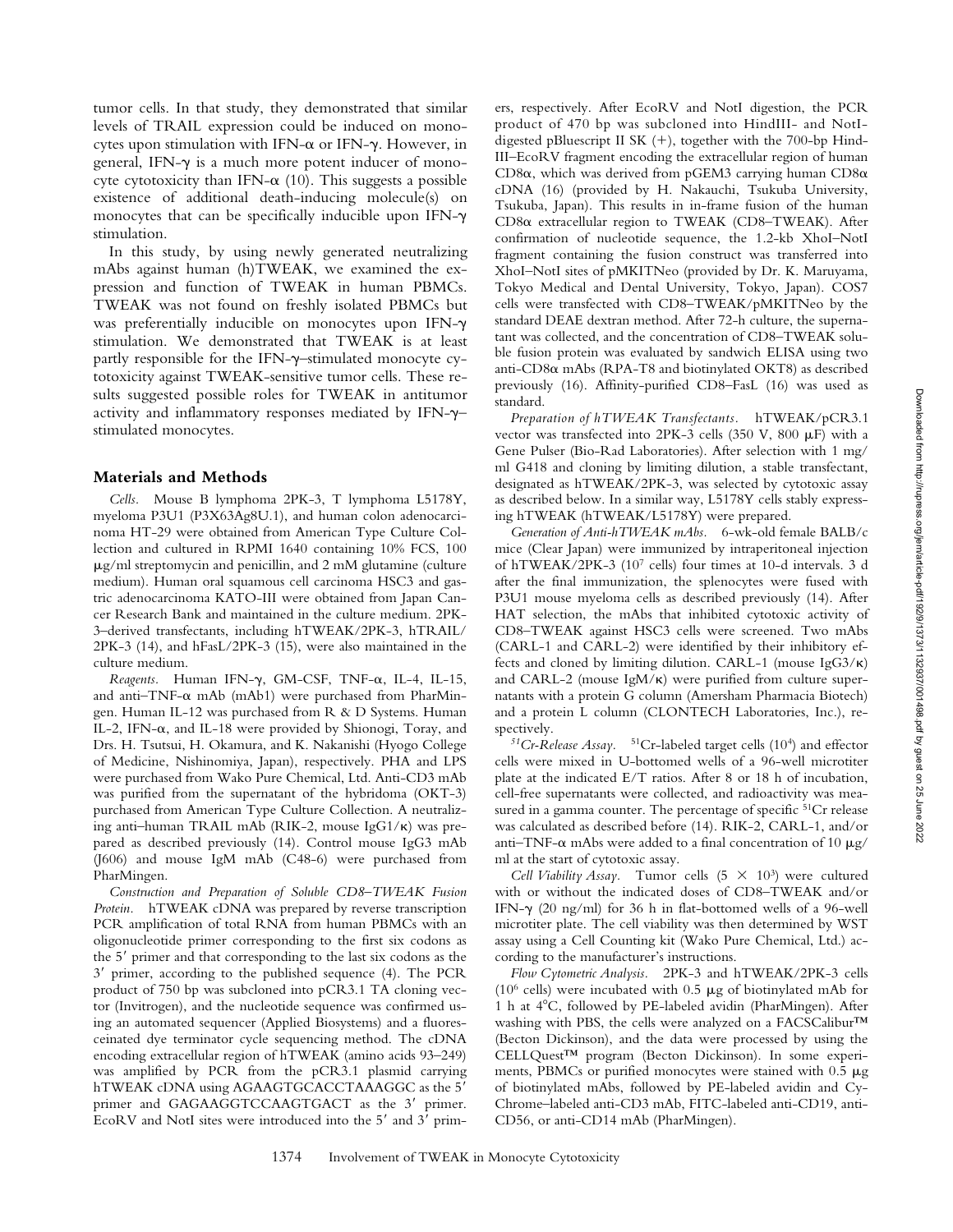*Cell Preparation and Activation.* PBMCs were prepared from healthy volunteers by Ficoll-Hypaque (Sigma-Aldrich) centrifugation. PBMCs (10<sup>6</sup> cells/ml) were cultured at  $37^{\circ}$ C for 24 or 48 h on 24-well plates precoated with anti-CD3 mAb (10  $\mu$ g/ml) or in the presence of PHA (20  $\mu$ g/ml), IFN- $\alpha$  (200 U/ml), IFN- $\gamma$ (100 ng/ml), IL-2 (500 U/ml), IL-4 (50 ng/ml), IL-10 (50 ng/ ml), IL-12 (20 ng/ml), IL-15 (150 ng/ml), or IL-18 (500 ng/ml). For preparation of monocytes, PBMCs were cultured on tissue culture dishes precoated with FCS for 1 h at 37°C. After removal of nonadherent cells, adherent cells were detached by suspending in ice-cold PBS containing 0.5% EDTA and then resuspended in the culture medium. Monocytes were further purified using a monocyte negative isolation kit (Dynal) according to the manufacturer's instructions. Purity of monocytes used was  $>93\%$  $CD14<sup>+</sup>$  as estimated by flow cytometry.

### **Results**

*Characterization of Recombinant Soluble hTWEAK and hTWEAK Transfectants.* To characterize the functional properties of hTWEAK, we generated a soluble CD8– TWEAK fusion protein and stable cDNA transfectants expressing full-length hTWEAK. First, we constructed a CD8–TWEAK fusion protein composed of the extracellular domain of hTWEAK (amino acids 93–249) and human  $CD8\alpha$ , as we previously generated a functional soluble form of FasL (16). We examined the cytotoxic activity of

CD8–TWEAK against some tumor cell lines in the presence or absence of IFN-g. As previously reported by others (4), colon adenocarcinoma HT-29 cells were highly sensitive to TWEAK-induced cell death only in the presence of IFN-g (Fig. 1 A). Gastric adenocarcinoma KATO-III cells were also weakly sensitive to TWEAK only in the presence of IFN-g. In contrast, oral squamous carcinoma HSC3 cells were highly sensitive to TWEAK even in the absence of IFN- $\gamma$  (Fig. 1 A).

We next generated stable transfectants expressing fulllength TWEAK cDNA. Mouse B lymphoma 2PK-3 cells, which were totally resistant to CD8–TWEAKinduced cytotoxicity (data not shown), were transfected with hTWEAK/pCR3.1 by electroporation to make hTWEAK/2PK-3 cells. To verify the expression of TWEAK in hTWEAK/2PK-3 cells, we tested the cytotoxic activity of the transfectant against HSC3 target cells in 8- or 18-h 51Cr-release assay, along with the parental 2PK-3 cells, human FasL transfectant (hFasL/2PK-3), and hTRAIL transfectant (hTRAIL/2PK-3). As represented in Fig. 1 B, all of these transfectants lysed HSC3 target cells significantly, whereas no cytotoxicity was observed with the parental 2PK-3 cells. In contrast to a rapid time course of FasL-induced cytotoxicity, which reached a peak at 8 h, a more prolonged period of 18 h was required to substantially detect TWEAK- or TRAIL-induced cytotoxicity.



**Figure 1.** Cytotoxic activity of TWEAK against tumor cell lines. (A) Cytotoxic activity of CD8–TWEAK. Target tumor cells  $(5 \times 10^3)$  were cultured with the indicated concentrations of CD8–TWEAK in the presence ( $\bullet$ ) or absence ( $\circ$ ) of IFN- $\gamma$  (20 ng/ml). After 36-h culture, viability was estimated by the WST assay. Data represent mean  $\pm$  SD of triplicate samples. Similar results were obtained in three independent experiments. (B) Cytotoxic activity of hTWEAK, hTRAIL, and hFasL transfectants against HSC3 cells. Cytotoxic activity of the indicated transfectants was tested against HSC3 cells in 8- (white bars) or 18-h (gray bars) <sup>51</sup>Cr-release assay at an E/T ratio of 10. Data represent mean  $\pm$  SD of triplicate samples. Similar results were obtained in three independent experiments. (C) Cytotoxic activity of hTWEAK or hTRAIL transfectants against KATO-III and HSC3 cells. Cytotoxic activity of hTWEAK/ 2PK-3 ( $\bullet$ ), hTRAIL/2PK-3 ( $\circ$ ), or 2PK-3 ( $\triangle$ ) was tested against KATO-III cells in the presence of IFN- $\gamma$  (20 ng/ml) or HSC3 cells in 18-h <sup>51</sup>Cr-release assay at the indicated E/T ratios. Data represent mean  $\pm$  SD of triplicate samples. Similar results were obtained in three independent experiments.

1375 Nakayama et al. Brief Definitive Report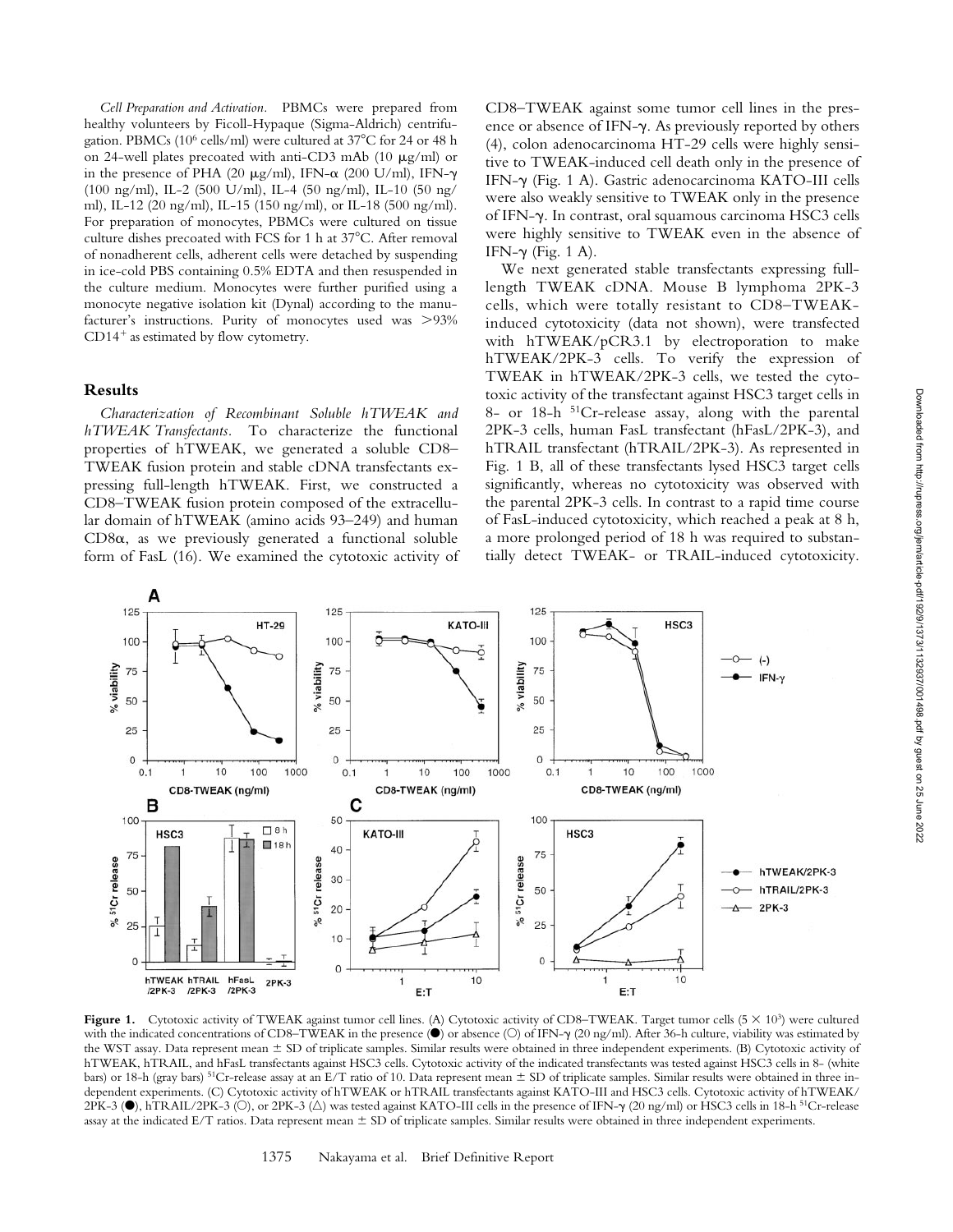Thus, we used 18-h <sup>51</sup>Cr-release assay to evaluate the TRAIL- or TWEAK-mediated cytotoxicity in the following experiments. As represented in Fig. 1 C, both KATO-III cells and HSC3 cells were killed by TWEAK and TRAIL transfectants in an E/T ratio–dependent manner, whereas KATO-III cells were much less sensitive to TWEAK transfectant than HSC3. Similarly, hTWEAK/ L5178Y cells, but not L5178Y cells, exhibited cytotoxic activity against these target cells (data not shown).

We and others have reported that some members of the TNF family, such as TNF- $\alpha$  and FasL, undergo processing by certain proteinases, resulting in the release of functional soluble forms from the cell surface (15, 17). Likewise, we observed that the culture supernatants of the hTWEAK/ 2PK-3 and hTWEAK/L5178Y cells, but not those of parental cell lines, exhibited substantial cytotoxicity against HSC3 and KATO-III cells (data not shown). This suggested that TWEAK could be also released as a functional soluble form.

*Characterization of Anti-hTWEAK mAbs.* To characterize the expression and function of hTWEAK, we generated two mAbs that specifically bind to hTWEAK and block its cytotoxic activity. Hybridomas were prepared from splenocytes from mice immunized with the hTWEAK/2PK-3 cells. Two hybridomas producing CARL-1 and CARL-2 mAbs (mouse IgG3/k and IgM/k, respectively) were selected by their ability to block CD8–TWEAK cytotoxicity. As represented in Fig. 2 A, both CARL-1 and CARL-2 mAbs neutralized CD8–TWEAK cytotoxicity against HSC3 cells in a dose-dependent manner; CARL-1 was more effective than CARL-2. Both CARL-1 and CARL-2 reacted with hTWEAK/2PK-3, but not with 2PK-3, as estimated by cell surface staining (Fig. 2 B). These mAbs also stained hTWEAK/L5178Y but not L5178Y, hFasL/2PK-3, or hTRAIL/2PK-3 (data not shown), indicating the specific binding of CARL-1 and CARL-2 to hTWEAK.

*Expression of TWEAK on IFN-*g*-stimulated Monocytes.* Although the expression of TWEAK at the mRNA level has been demonstrated in various tissues and cells (4), little is known about its expression and regulation at the protein level. Thus, we first examined the expression of TWEAK on human PBMCs by staining with the antihTWEAK mAb CARL-1. No significant level of cell surface TWEAK expression was observed on  $CD3+CD56-$  T cells,  $CD3$ <sup>-</sup> $CD56$ <sup>+</sup> NK cells,  $CD3$ <sup>- $CD19$ <sup>+</sup> B cells, or</sup> CD14<sup>+</sup> monocytes in freshly isolated PBMCs (data not shown). We previously demonstrated that the expression of other death-inducing ligands of the TNF family such as FasL and TRAIL could be induced on peripheral blood (PB) T cells upon stimulation with certain mitogens or cytokines (15, 18). However, even after the stimulation with PHA, immobilized anti-CD3 mAb, IFN- $\alpha$ , IFN- $\gamma$  (Fig. 3) A), IL-2, IL-4, IL-12, IL-15, or IL-18 (data not shown) for 24–48 h, PB T cells did not express detectable level of TWEAK on their surfaces. Furthermore, in contrast to the FasL and TRAIL that were inducible on NK cells upon IL-2 stimulation (19, 20), no detectable TWEAK expression was found on IL-2–activated NK cells (data not shown).



**Figure 2.** Characterization of anti-hTWEAK mAbs. (A) Inhibition of TWEAK cytotoxicity. Cytotoxic activity of CD8–TWEAK (100 ng/ml) was tested against HSC3 cells in the presence of serially diluted antihTWEAK mAbs, CARL-1 ( $\bullet$ ) or CARL-2 (O), by the WST assay. Data represent mean  $\pm$  SD of triplicate samples. Similar results were obtained in three independent experiments. (B) Cell surface staining of hTWEAK transfectant. 2PK-3 and hTWEAK/2PK-3 cells were stained with biotinylated CARL-1 or CARL-2, followed by PE-labeled avidin (white histograms). Dark histograms indicate background staining with biotinylated control mAb plus PE-labeled avidin.

It is well known that LPS strongly induces  $TNF-\alpha$  production by monocytes. Furthermore, a recent study by Griffith et al. (13) showed that TRAIL could be induced on IFN- $\alpha$ – or IFN- $\gamma$ –stimulated monocytes. Thus, we next examined whether surface TWEAK expression could also be induced on PB monocytes by LPS, IFN- $\alpha$ , IFN- $\gamma$ , or GM-CSF. Purified monocytes were cultured with IFN- $\alpha$ (200 U/ml), IFN- $\gamma$  (100 ng/ml), LPS (20  $\mu$ g/ml), or GM-CSF (100 ng/ml) for 12 h, and the expression of TWEAK and TRAIL was then examined by cell surface staining with CARL-1. As represented in Fig. 3 B, a remarkable TWEAK expression could be observed on IFN- $\gamma$ -stimulated monocytes. Interestingly, in contrast to the TRAIL expression that could be equivalently induced by both IFN- $\alpha$  and IFN- $\gamma$ , TWEAK could be induced by IFN- $\gamma$  but not IFN- $\alpha$ . Neither GM-CSF nor LPS was effective in inducing TWEAK and TRAIL expression. These results indicated a unique expression of TWEAK on IFN- $\gamma$ -stimulated monocytes. We also examined the kinetics of TWEAK expression after stimulation with IFN-g. As represented in Fig. 3 C, TWEAK appeared at 3 h and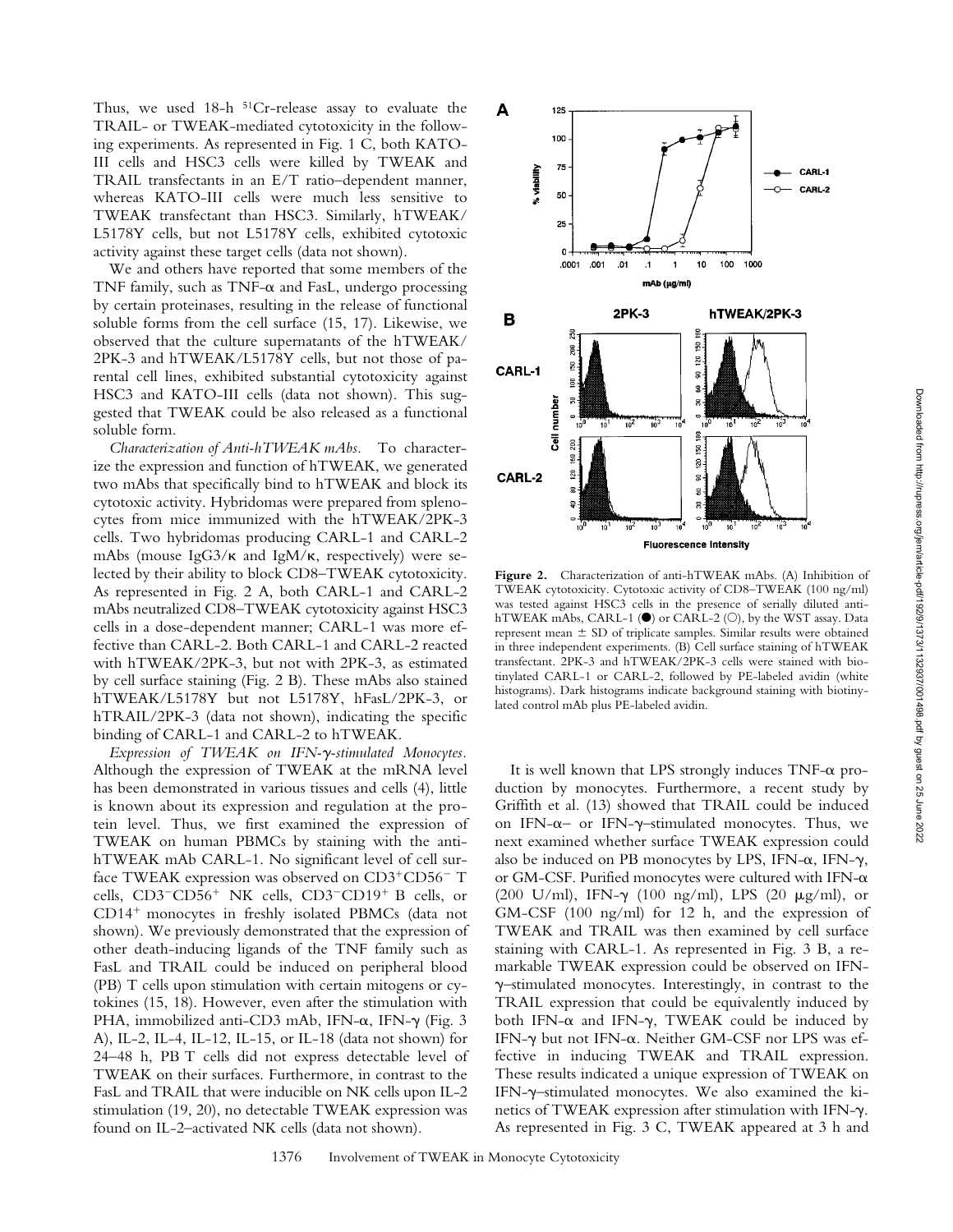

**Figure 3.** Expression of TWEAK on human PB T cells and monocytes. (A) Expression of TWEAK on human PB T cells. PBMCs were cultured for 24 h on plates precoated with anti-CD3 mAb (10  $\mu$ g/ml) or in the presence of PHA (20  $\mu$ g/ml), IFN- $\alpha$  (200 U/ml), or IFN- $\gamma$  (100 ng/ml). The cells were then stained with biotinylated CARL-1, followed by PElabeled avidin and FITC-labeled anti-CD3 mAb. White histograms indicate the staining with CARL-1 on electronically gated  $CD3^+$  T cells. Dark histograms indicate the background staining with biotinylated control mAb and PE-labeled avidin. Similar results were obtained with PBMCs from three individuals. (B) Expression of TWEAK and TRAIL on human PB monocytes. Purified monocytes were stimulated with IFN- $\alpha$  (200 U/ml), IFN-g (100 ng/ml), LPS (20  $\mu$ g/ml), or GM-CSF (100 ng/ml) for 12 h and then stained with biotinylated CARL-1 and PE–avidin (white histograms). Dark histograms indicate the background staining with biotinylated control mAb and PE–avidin. Similar results were obtained with monocytes from three individuals. (C) Time course of TWEAK expression

on monocytes after stimulation with IFN-y (100 ng/ml). After the indicated time periods, the cells were stained with biotinylated CARL-1 and PE–avidin (white histograms). Dark histograms indicate the background staining with biotinylated control mAb and PE–avidin. Similar results were obtained with monocytes from three individuals.

reached a peak at 12 h. A similar kinetics of TRAIL expression was observed (data not shown).

*Involvement of TWEAK in IFN-*g*–stimulated Monocyte Cytotoxicity.* It has been reported that monocytes exerted cytotoxicity against some kinds of tumor cells, especially after the stimulation with IFN- $\gamma$  (10). We then examined whether TWEAK is involved in the IFN- $\nu$ -stimulated monocyte cytotoxicity against tumor cells. We used highly TWEAK- and TRAIL-sensitive HSC3 cells and highly TRAIL- and weakly TWEAK-sensitive KATO-III cells as target cells. Neutralizing anti-TWEAK mAb (CARL-1) and neutralizing anti-TRAIL mAb (RIK-2) were used to assess the contribution of TWEAK and TRAIL to the cytotoxicity, respectively.

As shown in Fig. 4, IFN- $\gamma$ -stimulated monocytes exhibited substantial cytotoxicity against HSC3 cells that was partially inhibited by either CARL-1 or RIK-2 alone and almost completely abrogated by the combination of both mAbs. This indicated that TWEAK and TRAIL expressed on IFN- $\gamma$ -stimulated monocytes mostly account for the cytotoxic activity of IFN- $\gamma$ -stimulated monocytes against HSC3 cells. In contrast, while IFN-y-stimulated mono-



1377 Nakayama et al. Brief Definitive Report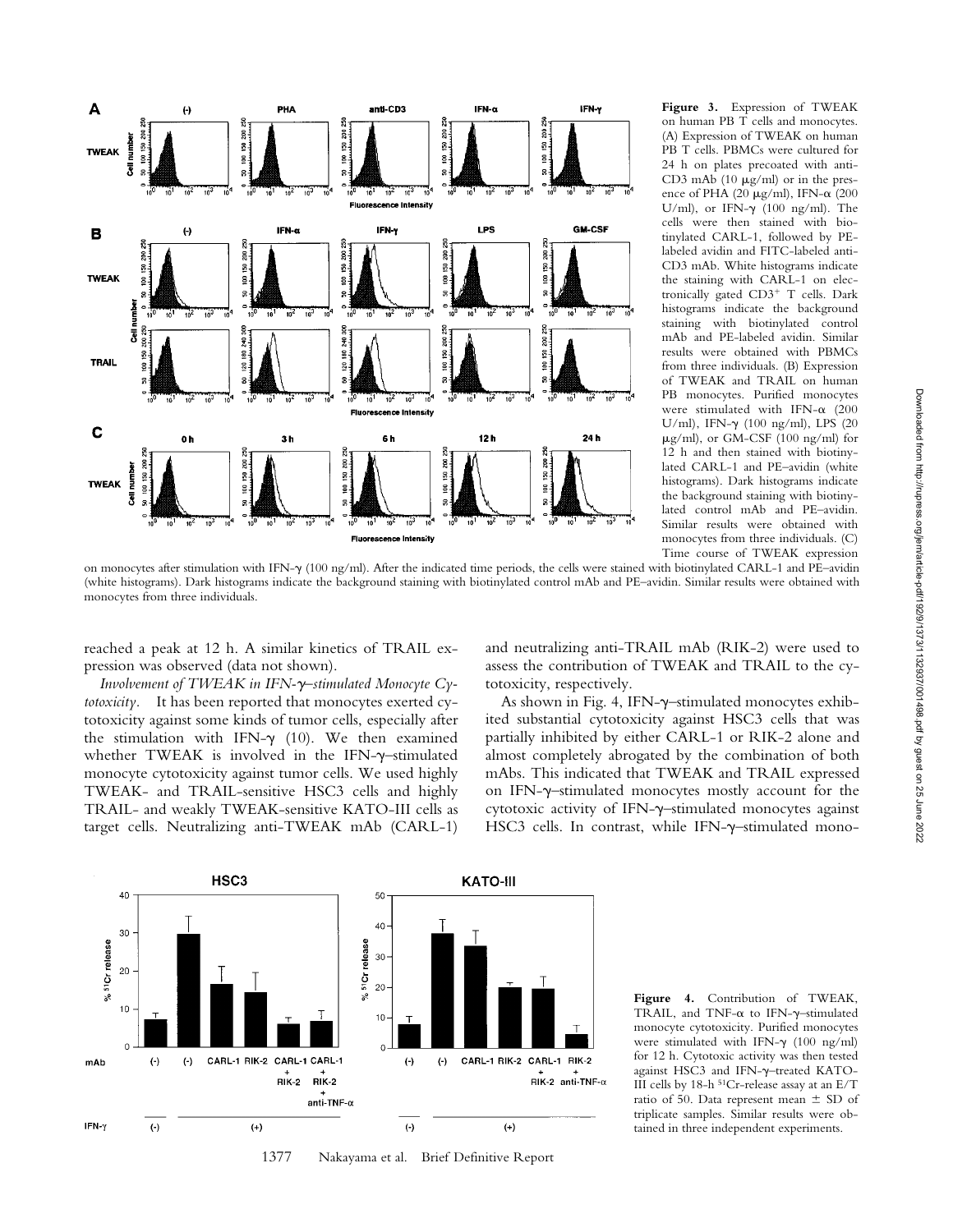cytes also efficiently lysed KATO-III cells, CARL-1 alone hardly inhibited this cytotoxicity. Even in combination with RIK-2 that alone partially inhibited this cytotoxicity, the addition of CARL-1 did not affect the cytotoxicity against KATO-III cells, indicating little contribution of TWEAK. As KATO-III cells were highly sensitive to TNF-a–induced cell death (data not shown), we tested neutralizing anti-TNF- $\alpha$  mAb in combination with RIK-2 and found that the addition of both mAbs mostly abrogated the IFN-γ-stimulated monocyte cytotoxicity against KATO-III cells (Fig. 4). This indicated that TRAIL and TNF- $\alpha$ mostly account for the IFN- $\gamma$ -stimulated monocyte cytotoxicity against KATO-III cells. These results suggested that relative contributions of TWEAK, TRAIL, and TNF- $\alpha$ appear to be determined by the susceptibility of individual target cells to each death-inducing ligand.

#### **Discussion**

In this study, we investigated the expression and function of TWEAK in human PBMCs by using newly established neutralizing mAbs against hTWEAK. No detectable level of TWEAK expression was found on each subpopulation of T cells, B cells, NK cells, and monocytes in freshly isolated PBMCs. However, a remarkable level of TWEAK expression could be induced on monocytes upon IFN-g stimulation. IFN- $\gamma$ -stimulated monocytes lysed HSC3 target cells by using both TWEAK and TRAIL. These results are the first indication that TWEAK is involved in monocyte cytotoxicity and that IFN- $\gamma$  is a potent inducer of TWEAK expression on monocytes.

As represented in Fig. 3, monocytes expressed a substantial level of TWEAK upon IFN-g stimulation. In contrast, T cells expressed no detectable level of TWEAK even after various stimulation including IFN-g. We also observed that stimulation of NK cells with IFN- $\gamma$  did not induce TWEAK expression (data not shown). Thus, so far, TWEAK appears to be preferentially expressed on monocytes. Molecular mechanisms for the restricted induction of TWEAK in monocytes remain obscure. This could not be explained by differential expression of IFN- $\gamma$ R on these cells, as IFN-g upregulated MHC class I expression on T cells and NK cells as well as on monocytes (data not shown). Further study is now underway to explore the mechanisms for monocyte-restricted induction of TWEAK by IFN-g.

A recent study using DR3–Ig fusion protein demonstrated the constitutive expression of DR3 ligand (TWEAK?) on murine  $CD4^+$  T cell clones, which was responsible for their cytotoxicity against mouse macrophages (21). These results seem to be inconsistent with our finding indicating the preferential expression of TWEAK on monocytes. Moreover, we observed that human monocytes were resistant to TWEAK-induced cell death in the presence or absence of IFN- $\gamma$  (data not shown). These conflicting results might reflect possible differences between human and mouse systems. However, it should be noted that the definition of TWEAK as the DR3 ligand still remains controversial. In our preliminary study, we could not demonstrate the binding of hDR3–Ig fusion protein to our hTWEAK transfectants (our unpublished data). Furthermore, we could not detect DR3 expression in HSC3 cells or IFN-g–treated HT-29 and KATO-III cells at the protein or mRNA levels, despite their susceptibility to TWEAK-induced cell death (our unpublished data). In this respect, it is possible that another DR3 ligand distinct from TWEAK was expressed on the murine T cell clones, which might mediate the cytotoxicity against murine macrophages. Of course, we also cannot rule out the possible induction of TWEAK expression in lymphocytes in certain culture conditions. Further studies are now underway to determine the TWEAK expression on various subpopulations of leukocytes, including PMNs and dendritic cells, after stimulation with cytokines and inflammatory mediators.

A previous study demonstrated the release of soluble TWEAK into the supernatant of 293-EBNA cells transiently transfected with full-length TWEAK cDNA (4). Consistently, we also observed soluble TWEAK in the supernatant of our hTWEAK transfectants, as assessed by cytotoxicity against HSC3 cells and sandwich ELISA using CARL-1 and CARL-2 mAbs (data not shown). Processing of membrane-bound  $TNF-\alpha$  leads to the release of soluble form with substantial loss of biological activity against TNFR-II (22). Similarly, naturally processed soluble form of FasL mostly lacked cytotoxic activity and is speculated to act as an antagonist against membrane-bound FasL (23). In our preliminary study, we observed that the naturally processed soluble TWEAK had as potent cytotoxic activity  $(ED_{50} = 32 \text{ ng/ml})$  as CD8–TWEAK fusion protein  $(ED_{50} = 37$  ng/ml) against HSC3 cells. This suggests possible function of TWEAK as a diffusible cytokine produced by IFN- $\gamma$ –stimulated monocytes. Further biochemical analysis will be needed to clarify whether the naturally processed soluble TWEAK has biological activities similar to those of membrane-bound TWEAK.

It has been reported that monocytes killed tumor cells via TNF- $\alpha$  and TRAIL (9, 13). Here, we demonstrated an additional pathway of monocyte cytotoxicity via TWEAK. Thus, TWEAK, TRAIL, and TNF- $\alpha$  might be largely responsible for mediating human monocyte cytotoxicity against various tumor cells. The relative contribution of each effector molecule appears to be determined by the activational state of monocytes and the sensitivity of individual tumor targets to each death-inducing ligand. A previous study in the murine system reported a critical role of monocytes in tumor rejection in vivo that was evoked by endogenous IFN-g (24). Indeed, infiltration of monocytes has been frequently observed in various tumors (25). Furthermore, in a human clinical trial, adoptive transfer of IFN-y-stimulated monocytes exerted some antitumor effects in patients  $(26)$ . Direct cytotoxicity by IFN- $\gamma$ -stimulated monocytes via death-inducing ligands might be involved in the beneficial effects.

In addition to the ability to induce cell death in tumor cells, TWEAK stimulates endothelial cells to proliferate in vitro and induces angiogenesis in vivo (7). We also observed that CD8–TWEAK induced intercellular adhesion